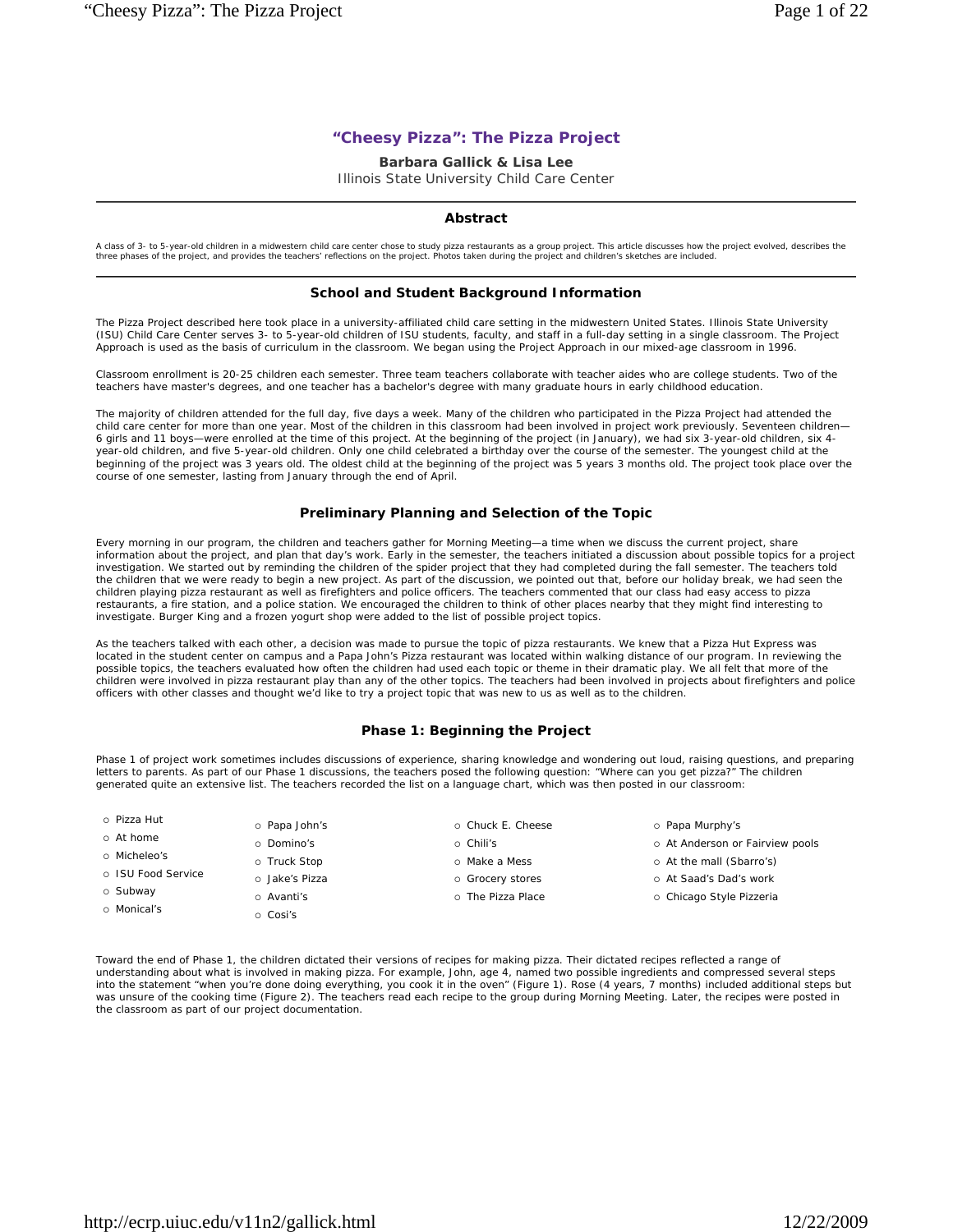

*Figure 1. Pizza recipe by John: "Put flour and sugar in. Then, when you're done doing everything, you cook it in the oven. It takes 14 minutes, actually 50 minutes."*



*Figure 2. Pizza recipe by Rose: "You put flour and sugar in a bowl and then roll it out. Then put cheese on it. Then cook it in the oven for 6 minutes or something. Then I eat it."*

After about a week of discussions related to pizza, the teachers created an idea web with the children (Figure 3). The children told us information they knew about pizza and pizza restaurants. The teachers wrote down the children's ideas in the form of a web, helping the children see ways to group similar ideas.



#### **Reflections on Phase 1**

After listening to the children discuss pizza at Morning Meetings, it was clear to the teachers that this topic was of interest to almost every child in the program. Sometimes in a project, a few children will dominate discussions. In this case, we found that all the children were talking and contributing ideas and thoughts about their prior experiences.

We also realized that the children had a large amount of rich prior knowledge related to pizza and pizza restaurants. As we listened carefully, though, we found gaps in their knowledge that reinforced for us the value of this project topic. As we reviewed the recipes that the children had dictated, we realized that many of the children did not have a clear idea of how pizza was made, nor did they understand the various terms used to describe all the parts of a pizza. Also, in their dramatic play, they did not represent the act of paying or some of the nuances involved in ordering pizza for delivery (such as giving your address or phone number, tipping the delivery person, or understanding how the driver knew how to find a house). The children knew enough to begin formulating questions, but there was still plenty for all of us to learn as we explored the topic of pizza.

## **Phase 2: Developing the Project**

Phase 2 of a project may include conducting fieldwork, discussing activities that are occurring in small groups, investigating questions that were formulated in Phase 1, having visits from experts, representing information learned during their investigations, and creating displays to share the children's new knowledge.

#### **Expert Visitor**

As we proceed with any project, we display documentation in the hallway for parents and children to refer to as the project progresses. One of the parents read the hallway documentation about the Pizza Project and informed the teachers that she knew an ISU student who worked as a pizza delivery person. The teachers contacted the student, named Dan, and arranged a visit to the child care center.

Prior to Dan's visit, the children dictated questions that they wanted to ask Dan about his job. The teachers emailed the questions to Dan for his review:

What restaurant did you work for?

- What kind of pizza did your restaurant make?
- What kind of vehicle do you drive to deliver pizza?
- o How do you keep the pizza hot?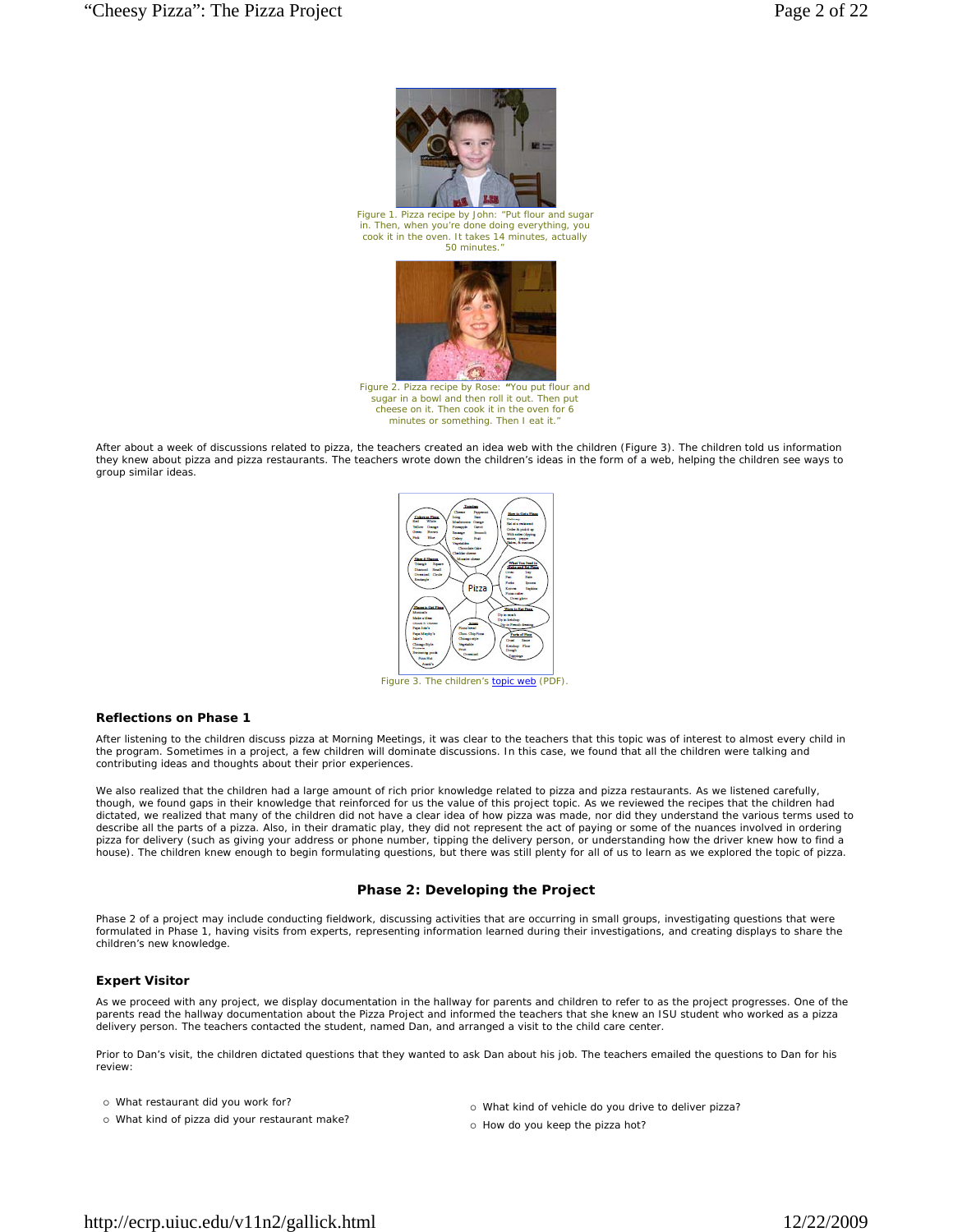- What kind of crust do you make?
- What kind of toppings do you have?
- o Is the crust made out of dough?
- o How do you know where to deliver the pizza?
- o Do you have a cash register in your vehicle?
- o Do you deliver pizza when it's snowy?
- o Do you put the pizza in the back of your truck?
- o Do you put the pizza in a bag?
- What happens if you get lost? Have you ever been lost?

We learned that Dan had worked for Aurelio's Pizza in the Chicago area. In anticipation of Dan's visit, the teachers printed off the Aurelio's Pizza delivery menu from the Internet and shared it with the children at Morning Meeting. During the discussion, the class reviewed the different sizes of pizza that were offered at this restaurant. The children decided to measure and cut circles of paper to match the pizza sizes. After Morning Meeting, a small group of children worked on this project.

Mark (5 years, 4 months) helped Barb (teacher) find and trace circular items from around the room that measured the same as the different size pizzas at Aurelio's Pizza (Figure 4).



*Figure 4. Mark and Barb tracing a trash can that is the same size as a pizza listed on the menu.*

Tom (3 years, 9 months), Mark, Sarah (4 years, 11 months), Saad (4 years, 1 month), and Rose helped cut out "pizza" circles. When we had all<br>the pizza sizes cut out, we laid them out on the floor in order by size: Lil (6″) children said that it looked like a giant snowman! Later we hung the "pizzas" up in the hallway. (See Figures 5-9.)



*Figure 5. Tracing and cutting circles the same size as various pizzas.*



*Figure 6. Getting help with the scissors.*



*Figure 7. Cutting strategy: making straight cuts from the edge of the paper to the cutting line.*



*Figure 8. The challenge of turning a large piece of paper while cutting.*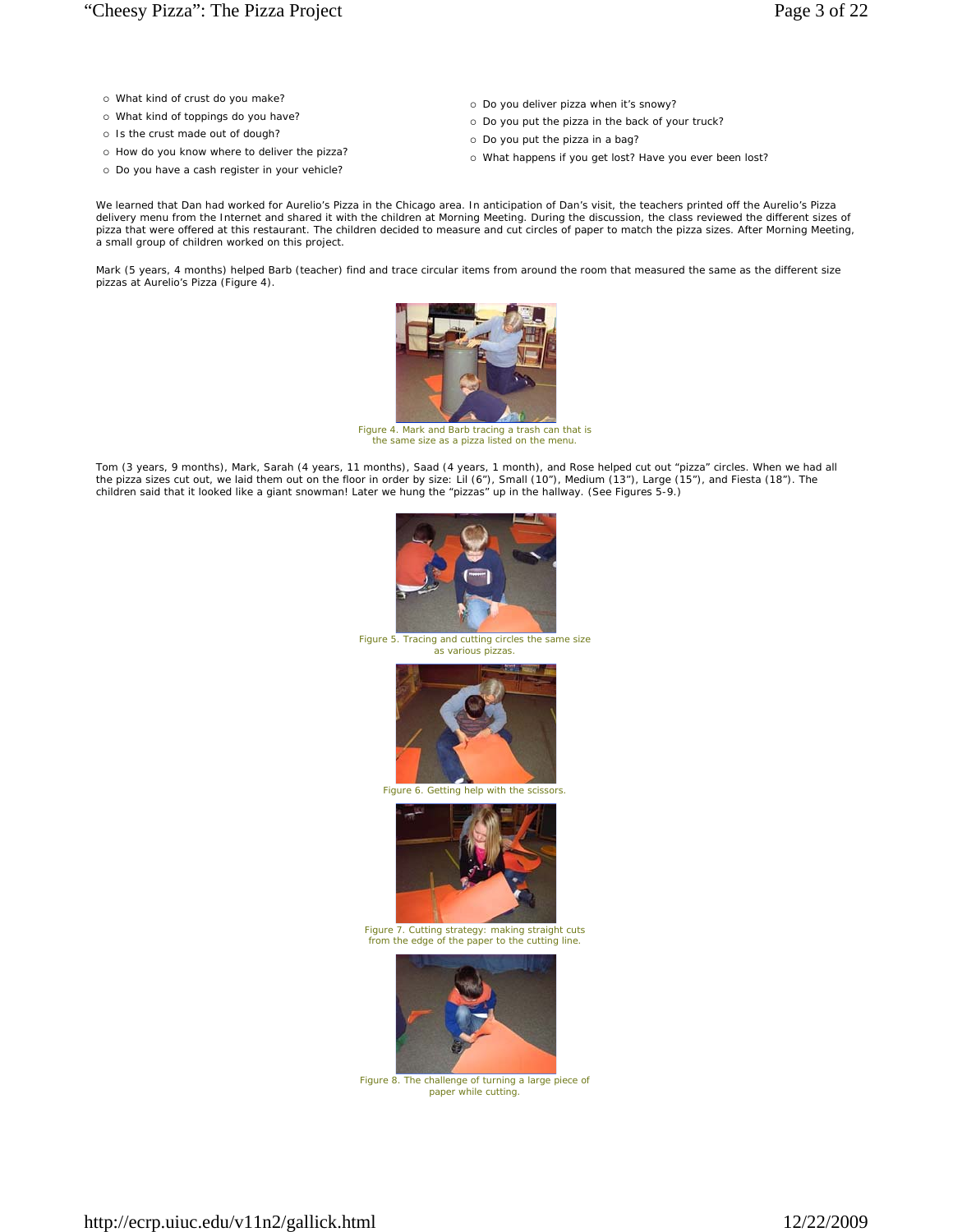

*Figure 9. Cutting out circles ranging from 6" to 18".*

Dan, "the pizza delivery guy," visited the child care center. He answered the children's questions and shared information about working at a pizza restaurant. When Dan was finished answering questions, the children took him to the hallway to show him the pizza circles that they had made the day before (Figure 10)



*Figure 10. Showing the pizza-sized circles to guest expert Dan.*

# **Planning for Fieldwork**

Soon after Dan's visit, the teachers asked the children, "What do you see in a pizza restaurant?" We felt that it was likely that the children had background knowledge that would help them form questions to ask if we were to visit a pizza restaurant. The children were very excited to discover that they thought of 75 items:

Aprons

- Pizza
- o Safety lights
- o Menus
- o Tables
- o Other foods
- o Napkins
- o Ball pits
- Light bulbs
- Walls
- Cooks in the back
- o Ovens
- o Straws
- Microwaves
- Wait people o Ketchup
- Stoves
- Books
- Fans

 Mustard Pizza boxes Mushrooms o Ranch dressing Floors Ceilings o French dressing o Chairs o Sausage Lettuce Booths Plates o Plants o Coloring books Fish tanks o Cash register

- o Chef hats o Chef shirts o Chef pants Pizza bag Clipboards Receipts o Pens
- o People eating pizza
- Little paper notes
- o Pizza delivery cars
- o Silverware: knives, forks, spoons
- o Markers/crayons o Money/cash/dollars/coins/
- change
- sinks, soap
	- hand dryers

Cups of things to drink:

 lemonade soda water Diet Coke o juice milk o Pepsi o Coca Cola o Sprite hot chocolate Rest rooms: toilets o toilet plunger

o paper towels

The children also dictated a thank-you letter for Dan, the pizza delivery person who had visited the child care center. The children helped decorate the letter by drawing pizzas. All the children added their signatures on a separate page (Figures 11-13).



*Figure 11. Thank-you letter to Dan, with drawings of pizza. (All names have been removed from this document, which accounts for gaps in the text.)*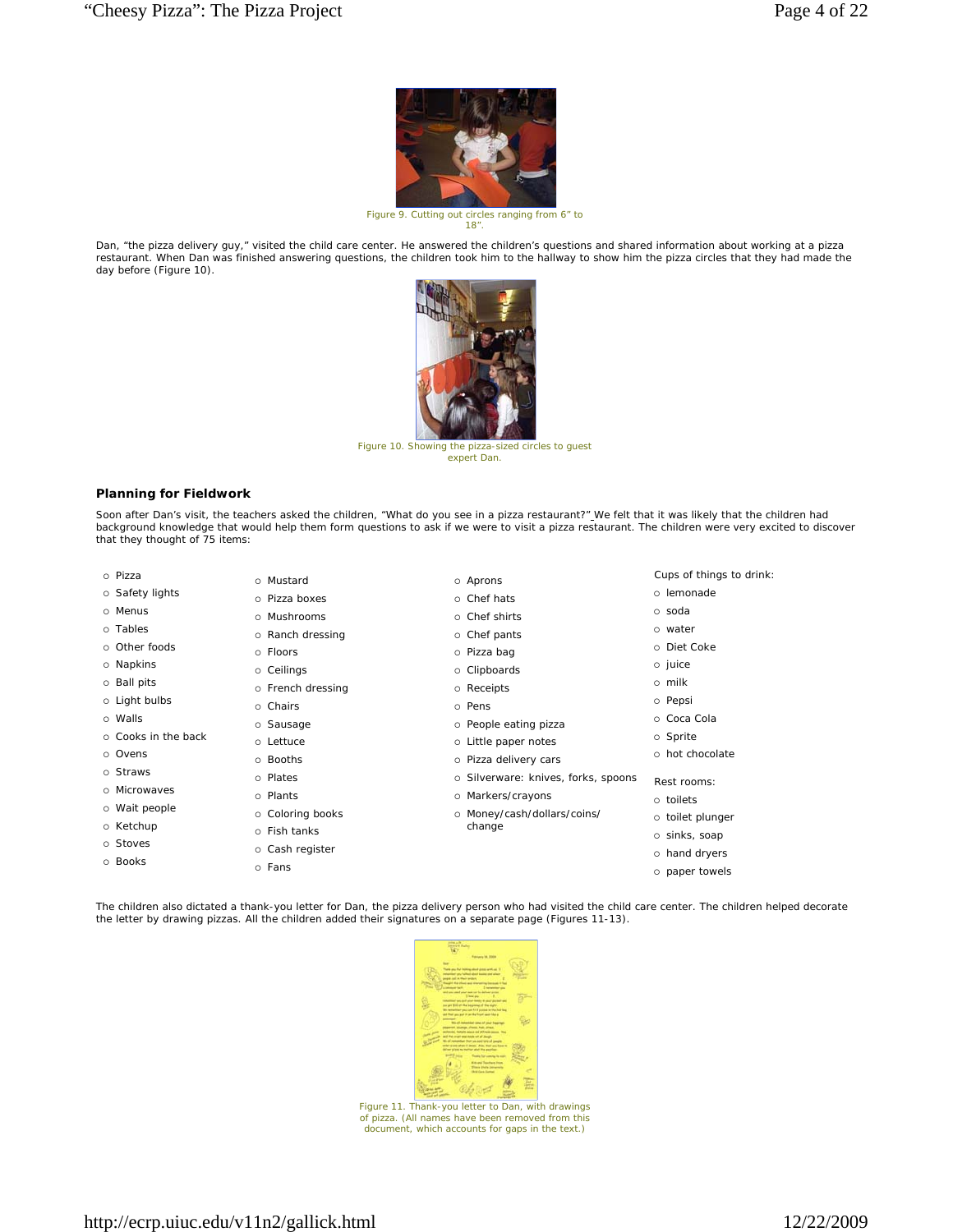

*Figure 12. Saad signing the thank-you letter.*



*Figure 13. Austin (4 years, 7 months) drawing a pepperoni, strawberry, grapes, and cherry pizza.*

# **Classroom Activities**

One morning, Mia (5 years, 2 months) came to the child care center and organized an activity in the art area. She collected small circles of paper and other paper scraps. She then encouraged several other children to make mini-pizzas. She even made an announcement at Morning Meeting about her project. Many children worked on this activity throughout the morning (Figures 14 & 15).



*Figure 14. Mia organizing the creation of minipizzas from paper scraps.*



*Figure 15. Children making mini-pizzas during the morning.*

Andrea's father, Matthew, brought in some pizza boxes from Jake's Pizza, where he works. Together the teachers and children looked at the boxes<br>and read through the Jake's Pizza menu. After Morning Meeting, we added the bo



*Figure 16. Using pizza boxes in the dramatic play area.*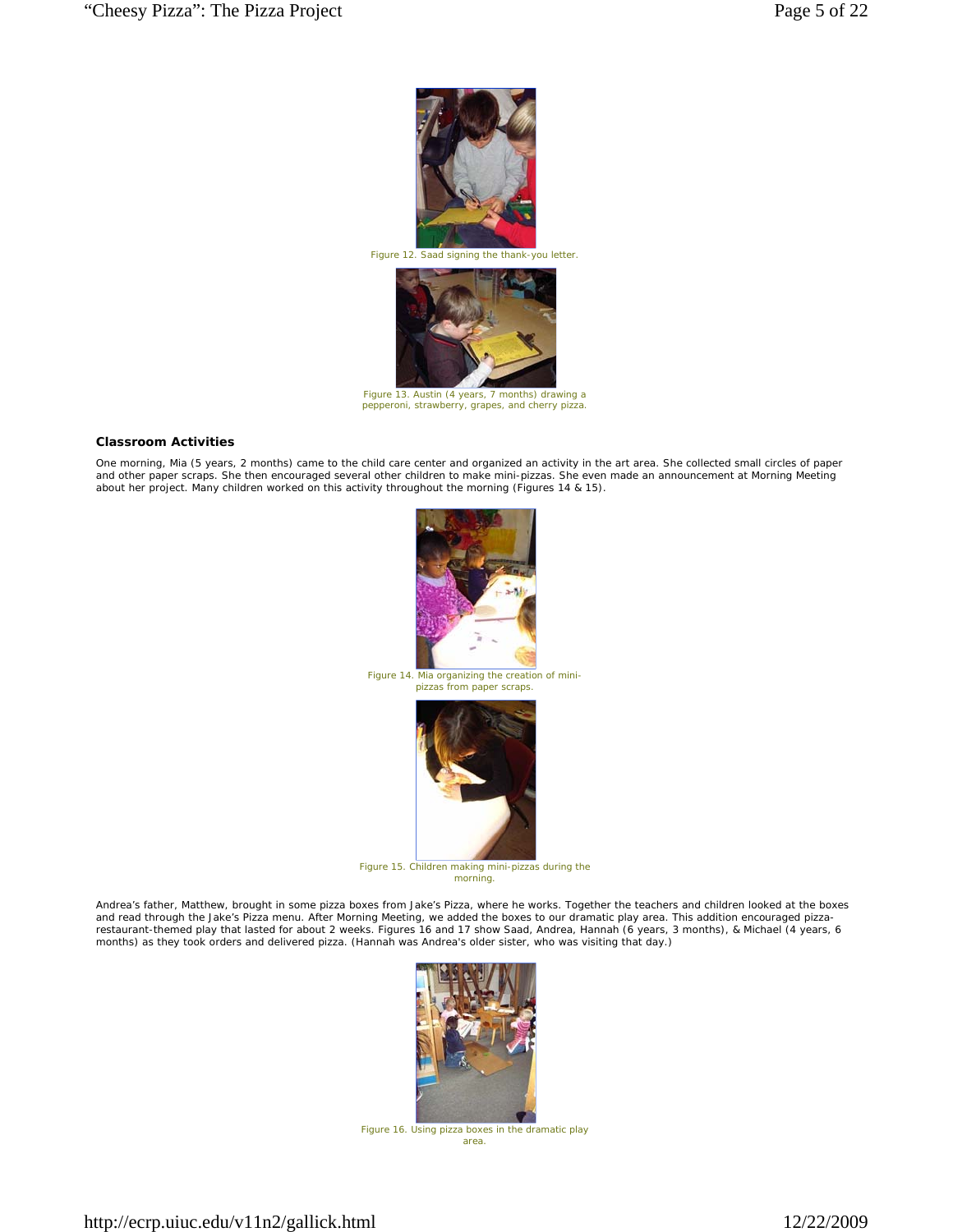

*Figure 17. The pizza delivery operation in the dramatic play area.* 

Pizza-themed play continued in the dramatic play area and found its way into other areas of the classroom. For example, John and Scott (5 years, 3 months) created pizzas using unit blocks. The boys discovered that they could also build one large pizza by connecting the smaller ones they had made (Figures 18 & 19).



*Figure 18. John and Scott building pizzas with unit blocks.*



*Figure 19. One large unit block pizza made by combining the smaller pieces.*

#### **Field Site Visits**

The teachers organized fieldwork visits. The field visits were arranged for four small groups to visit either Pizza Hut Express at the Bone Student Center on the ISU campus or the nearby Papa John's in Normal, the town in which the university is located.

The teachers asked the children to develop a list of questions to share with the Pizza Hut and Papa John's staff.

- What kind of oven do you use?
- Do you have 2 kinds of sauces?
- o Do you have chairs to sit on and eat?
- o Do you have tables?
- o How do you make your dough?
- o Do you have a drinking fountain?
- o Do you have cheese pizza?
- o Do you have books here?
- o Do you have a drive-through?
- o Do you have sausage?
- o Do you have toys to buy?
- o How long does it take to make the pizza?
- What kinds of crust do you have?
- o How do you keep the pizza hot?
- o Do you have tartar sauce?
- o Do you have a uniform?
- o Do you wear chef hats?
- o Do you decorate the restaurant for holidays?
- o Do you have delivery trucks or cars?
- What kind of cheese do you have?
- o Do you have soda?
- What kinds of soda?
- Do you get a tip at the end of the day?
- What sizes pizza do you have?
- What toppings do you have?
- o Do you have milk?

Small groups of four or five children visited the two pizza restaurants over the course of a week. The restaurant employees were very informative. They answered all the children's questions and gave them even more information as they explained each section of the restaurant and the pizzamaking process. Each day, after completing fieldwork, children in each small group shared the information that they learned with the rest of the class. During each field visit, the teachers took many photos. We printed these photos each day and made them available for the children to look at in our literacy center. Often, we saw groups of children talking about the photos and comparing their individual experiences with those of their friends.

Some of the children were able to make field sketches while visiting the Pizza Hut Express (Figures 20-29). Sue, a Pizza Hut Express employee, showed the children how the restaurant operates (Figure 30). (During their visit, the children received white hats like those worn by employees of the restaurant.)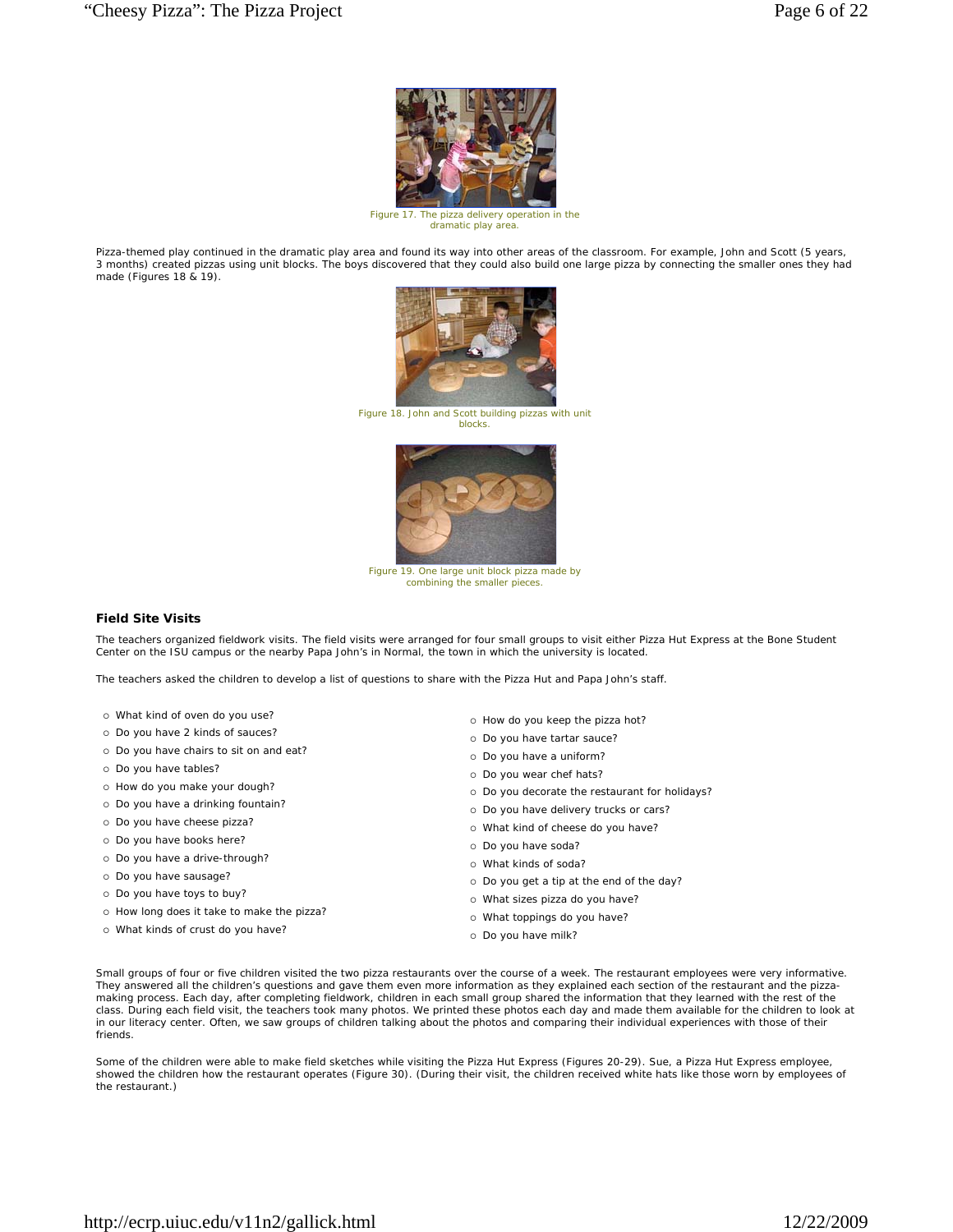

*Figure 20. Scott, Rileigh (3 years, 8 months), Andrea (5 years, 3 months), and Tom making field sketches during a site visit.*



*Figure 21. Rileigh sketching Sue, a Pizza Hut employee who showed the group around the restaurant.*





*Figure 23. Rileigh's drawing of a pepperoni pizza.*



*Figure 24. Andrea making a field sketch of a pizza.*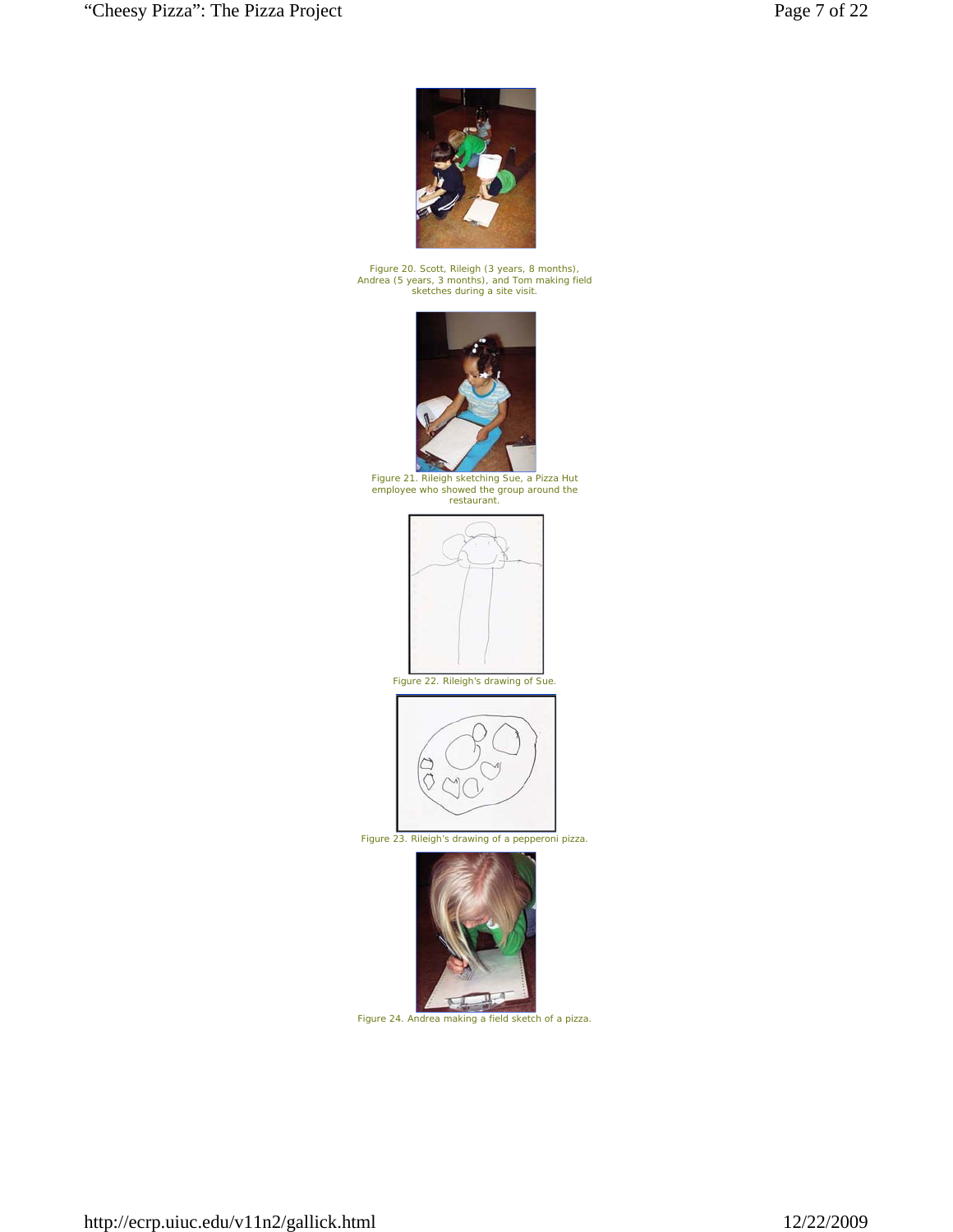

When the week of field visits ended, the class wrote a thank-you note to the people at the two restaurants who served as experts during the visits.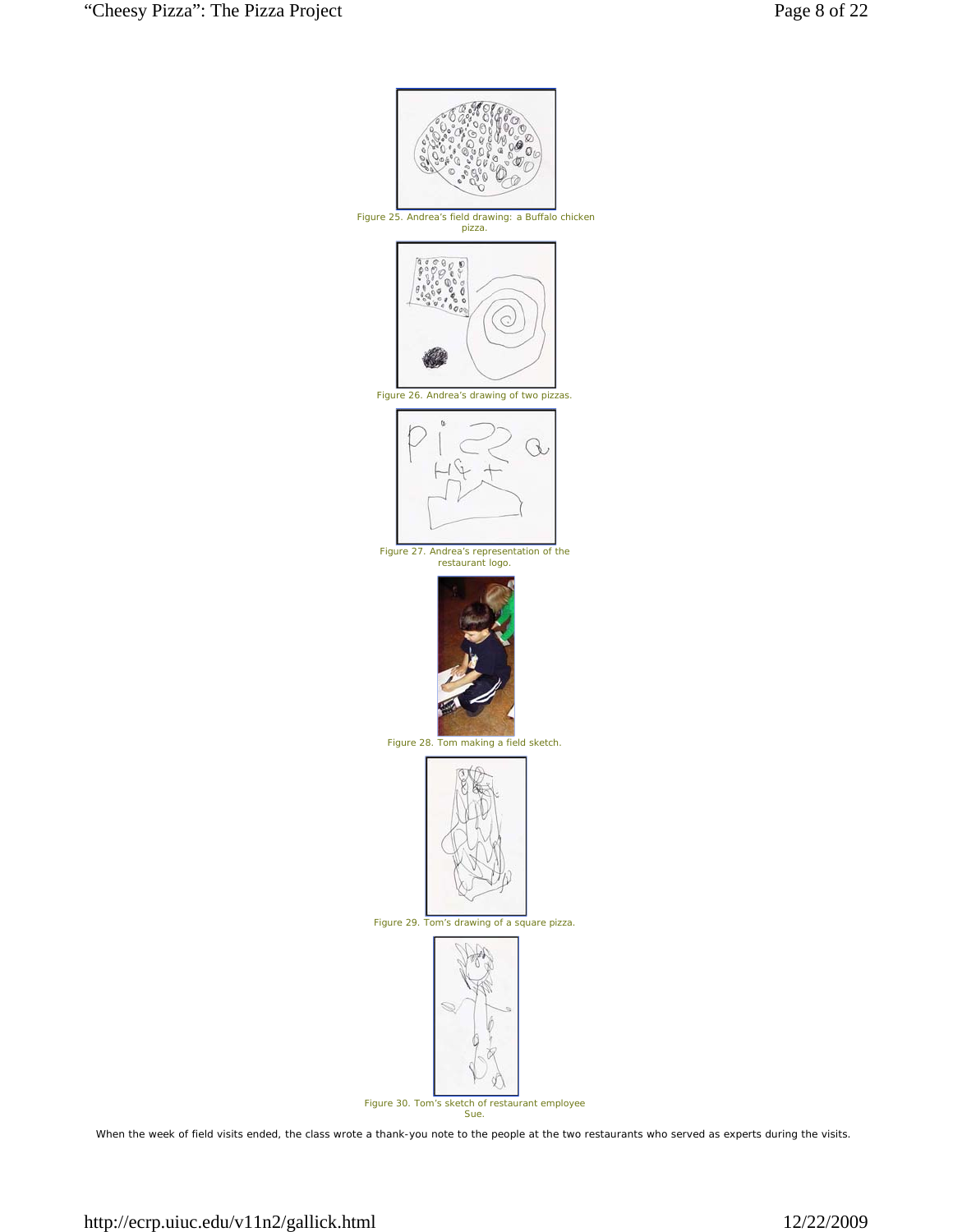Along with the thank-you notes, the children created a book of memory drawings from their field visits. Below are some examples of the memory drawings and photos taken during our field site visits (Figures 31-34).



*Figure 31. Drawing of the rocker knife from Pizza Hut Express, drawn by Luke (4 years, 1 month).*



*Figure 32. Photo of the rocker knife depicted in Luke's drawing.*



*Figure 33. Drawing of pizza going through the oven at Papa John's by John.*



*Figure 34. Photo of pizza in the oven depicted in John's drawing.*

# **Representing Knowledge Gained through Fieldwork**

The teachers continued to notice pizza-themed play throughout our classroom. Because of this interest, we felt that the children might be interested in developing a more elaborate stage for their dramatic play. During Morning Meeting, the idea of creating a pizza restaurant in the<br>dramatic play area was proposed by the teachers. The children responded enthus planning this process, pizza play was continuing in other areas of the classroom. For example, Rileigh created a pizza from flexible tube toys (Figure 35).



*Figure 35. Rileigh's pepperoni pizza made from stretchy tube toys.*

*Conveyor Belt Oven Design and Construction* 

The class all agreed that we should turn our dramatic play area into a pizza restaurant. As part of this plan, some children began work on building our own conveyor belt type oven. Some of the children had been very interested in this kind of oven since visiting Pizza Hut Express. Creating the oven involved drawing plans as well as constructing the parts (Figures 36 & 37).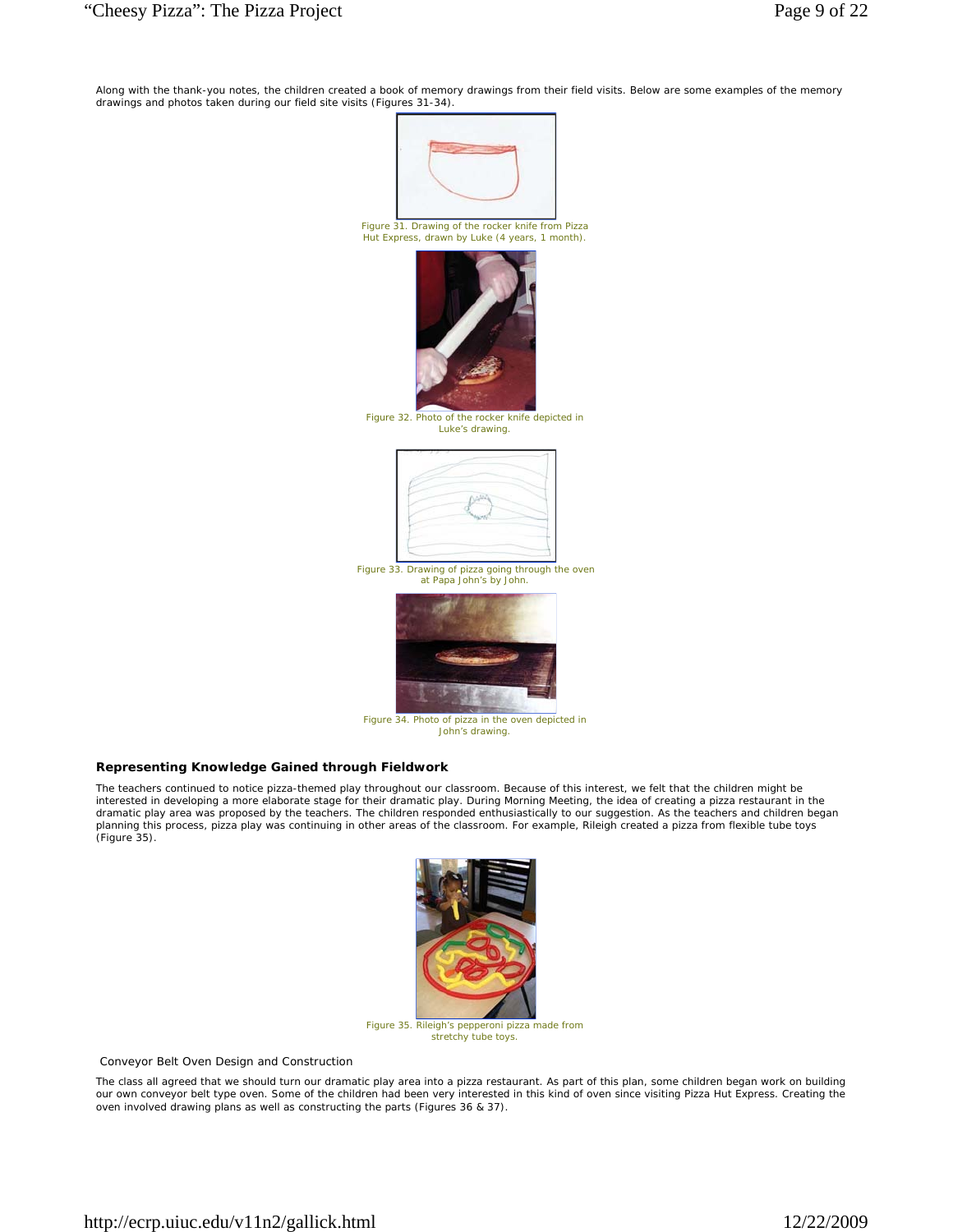

*Figure 36. Plan for the pizza oven by Mark.* 



*Figure 37. Mark comparing his drawing to a photograph of the oven.*

James (4 years, 4 months) drew a plan for the pizza oven that involved using both sides of the paper to show two different views of the oven and that took advantage of the fact that his drawing of the side of the oven partially bled through to the back of the paper. James' drawing gave the teachers insight into his thinking processes (Figures 38-40).



The construction of the conveyor belt pizza oven took 5 days. Many children worked on the various stages. During the construction, we realized that we needed some shoe box lids for the conveyor belt. The teachers left a note on the parent table asking for this item. Many parents brought in shoe boxes to support our construction efforts.

On the box that was selected to serve as the oven, Scott drew the openings for the conveyor belt so that Barb could cut them (Figure 41).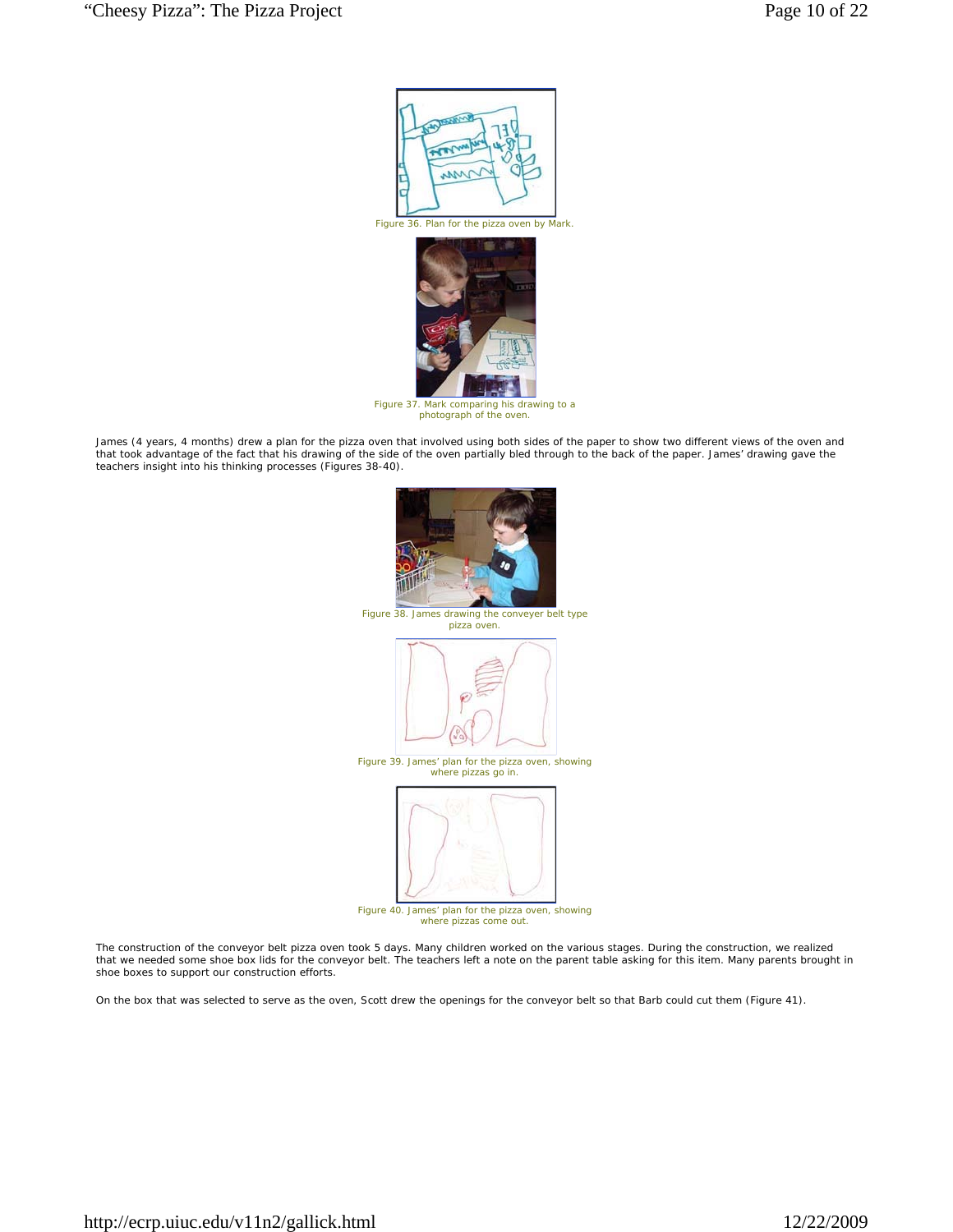

*Figure 41. Scott drawing lines so Barb can cut conveyor belt openings in the box.*

The children decided to paint both the inside and outside of the oven. During one Morning Meeting, the group discussed colors that might make the inside seem hot. The children suggested that they should use orange, yellow, and red for the inside. Many children wanted to paint the inside of the<br>oven. They had to work as a team in order to avoid painting each other (F



*Figure 42. Painting the outside of the oven.*



*Figure 43. Painting the inside of the oven.*

Construction of the conveyor belt involved piecing shoe box lids together and inserting dowel rods on the ends. Mark and Austin measured paper to<br>the correct size, drew cutting lines, and cut the paper to size. They taped strip was attached to the dowel rods, which could be turned to make the belt move (Figure 44).



*Figure 44. Taping paper together to make a conveyor belt.*

Paula (3 years, 7 months) and Mark added knobs to the oven. They made knobs that controlled the temperature and "on/off" knobs. They found brad fasteners to be quite a useful tool! Once the knobs were attached, they wrote labels for each of the knobs. After looking at the photos from our fieldwork, they decided to set the oven temperatures at 470°, 475°, and 480° (Figures 45-47).



*Figure 45. Attaching a knob to the oven.*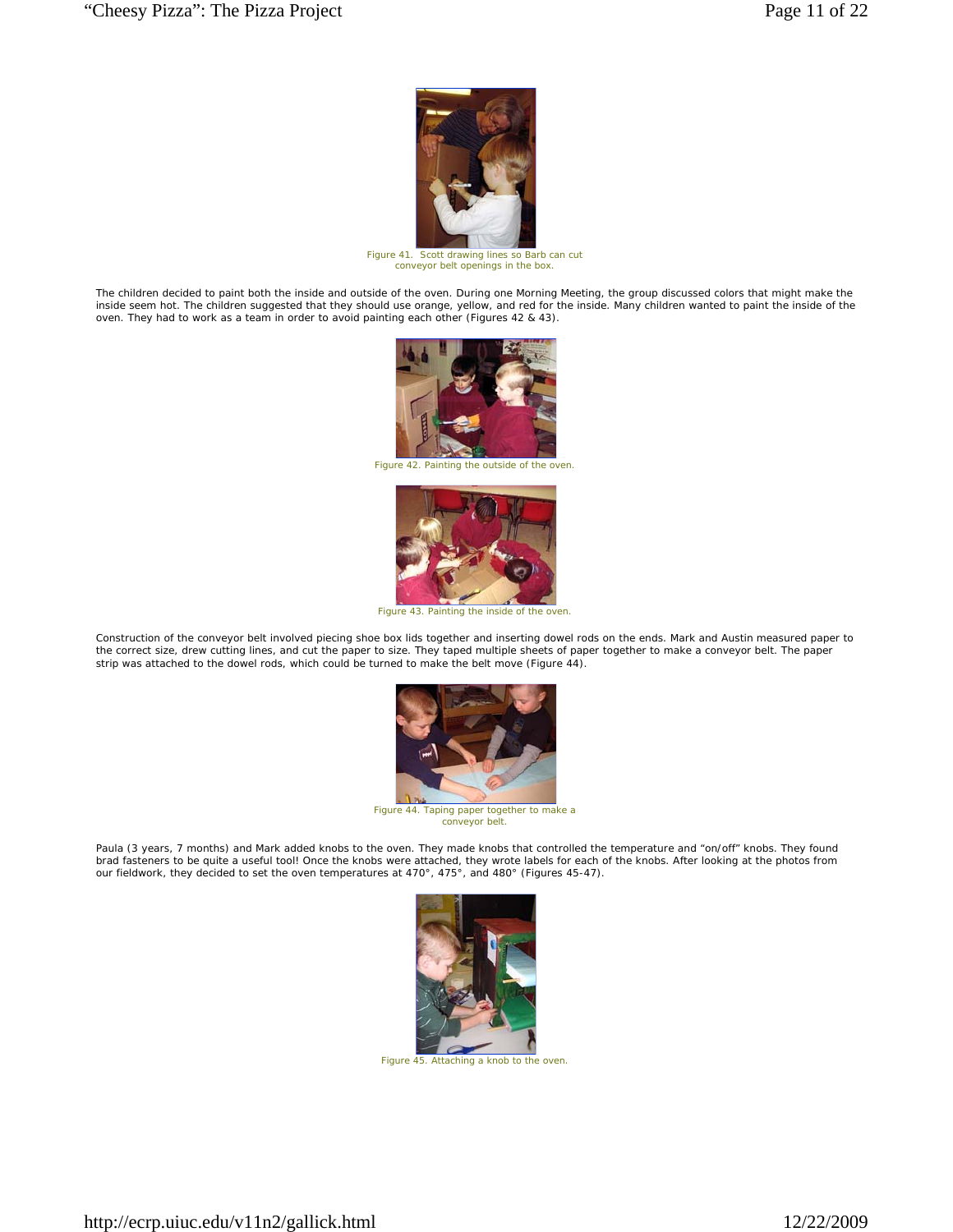

*Figure 47. Side view of oven with labels for oven temperatures.*

#### *Sign for the Pizza Restaurant*

As the restaurant neared completion, the teachers asked the children to suggest possible names for our restaurant. The list included Beedee's Pizza, Farm & Pizza, Leego's Pizza, Cheesy Pizza, Tweety's Pizza, The Best Pizza Place, Mimi's Pizza, and The Yummiest Pizza. The teachers encouraged the children to evaluate all the possible ideas considering the following points: A good name would make people want to eat at this restaurant, and a good name tells the customers what kind of pizza could be had at this restaurant. We looked at each name on the list, and the group decided that Cheesy Pizza, The Best Pizza Place, and The Yummiest Pizza fit the criteria we had established. Once the list was narrowed down to three choices, the class voted to name our restaurant Cheesy Pizza. Tom and Mark helped create a sign to hang in the restaurant (Figures 48 & 49).



#### *Menu for the Pizza Restaurant*

A small group of children planned the menu for our restaurant. This group reviewed the menus from both pizza restaurants that we had visited for fieldwork and made the decisions about what to serve at Cheesy Pizza. Once the menu was complete, the teachers asked the children to draw pictures of each menu item. A teacher used their drawings to create a one-page menu. We made multiple copies of the menu and had them laminated. These menus were put in the dramatic play restaurant. Bruce (4 years, 10 months) drew breadsticks for the menu. Scott drew a fresh tomato as an ingredient choice on the menu (Figures 50-53).



*Figure 50. Bruce drawing breadsticks for the menu.*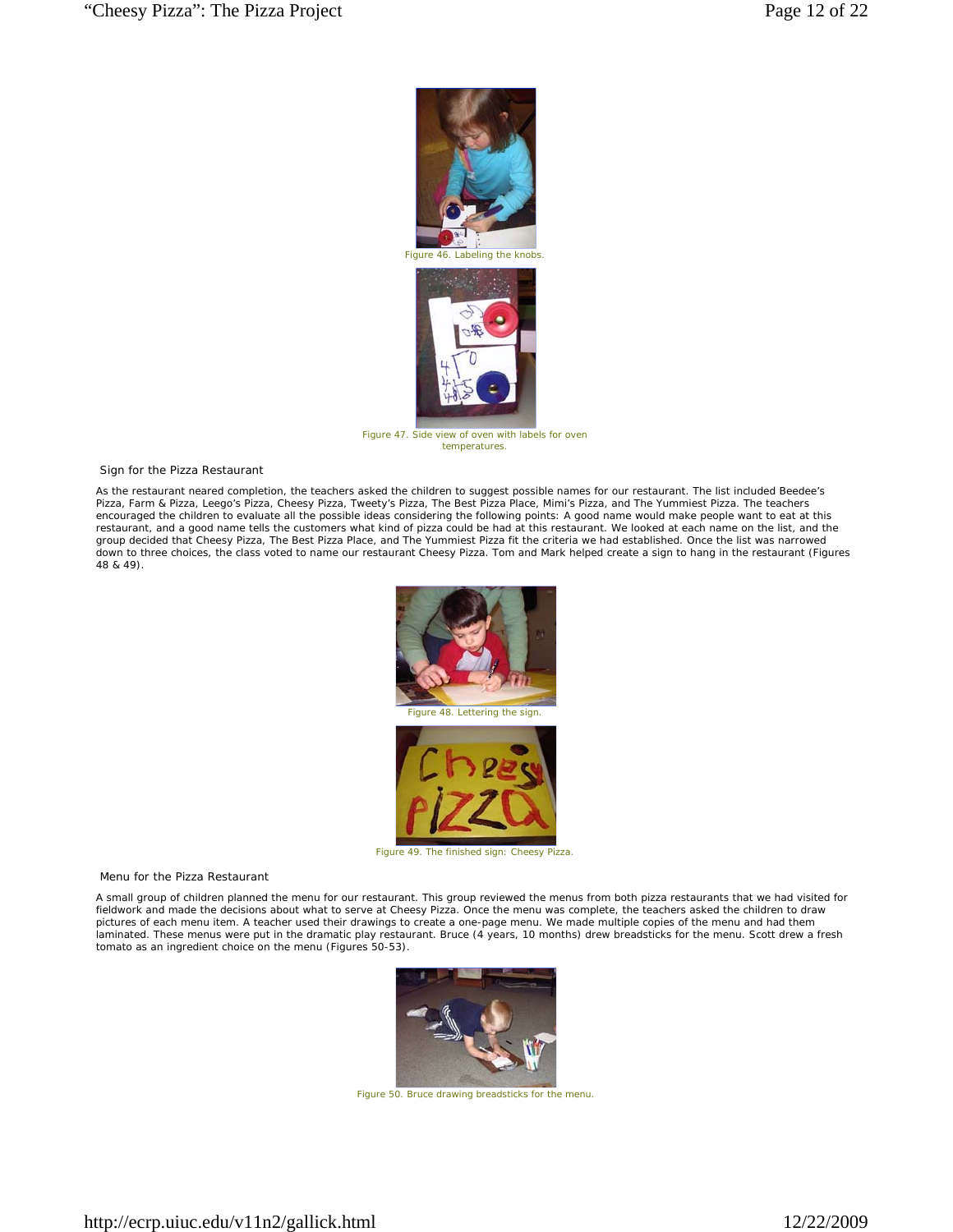

*Making Pizzas, Breadsticks, and Salads* 

Work began on creating 3-dimensional representations of the food that would be served in the restaurant. Many children participated in the<br>creation of pizzas and breadsticks using Model Magic. Once the model food was dry, using markers. The salads were created using small plastic bowls, glue, and construction paper scraps (Figures 54-60).



*Figure 54. Creating food with Model Magic.*

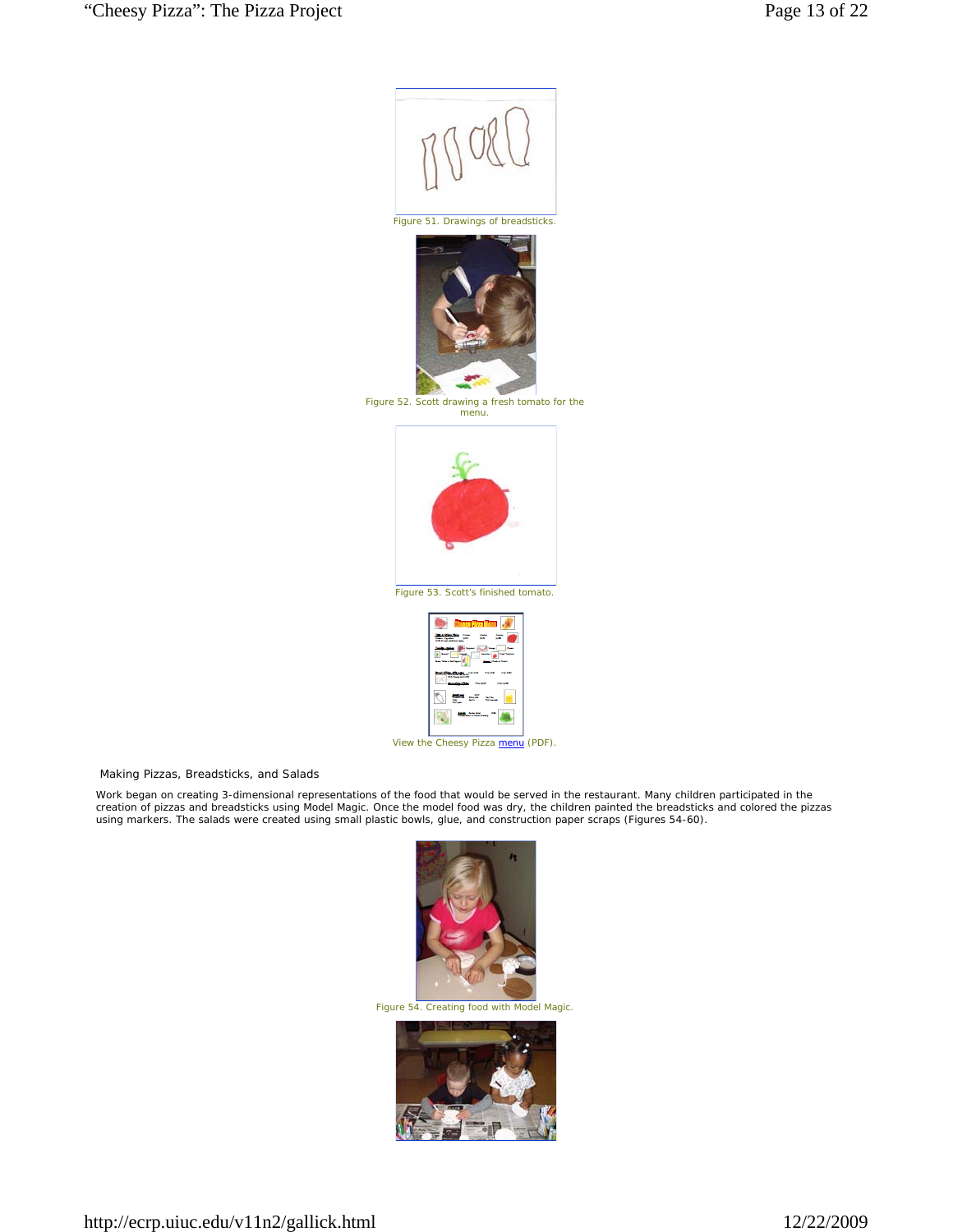*Figure 55. Adding color to the dried "pizzas."*





*Figure 57. Shaping and cutting the Model Magic.*



*Figure 58. Painting a "breadstick.* 



*Figure 59. Preparing the "salad."*



*Creating a Fish Tank for the Restaurant* 

At Morning Meeting one day, the teachers and children were discussing the next step in creating the Cheesy Pizza restaurant. The children reminded the teachers that they wanted a fish tank in their restaurant and thought we should move our fish tank to the dramatic play area. When the teachers said that wasn't possible because the fish tank was too heavy, Mark said that his sister had once made him a pretend fish tank out of a box. The children liked this idea so, after Morning Meeting, Tom, Rose, and Pam, one of the teachers, took on the task of creating a fish tank.

They evaluated using a flat box, a shoe box, or an empty glass aquarium. Rose thought the glass aquarium might break if it fell over. She said that wasn't a good choice. The flat box would need to be hung on the wall. Tom wanted to put the fish tank on a shelf in the restaurant. They decided that the shoe box would be the best choice (Figures 61 & 62).



*Figure 61. Cutting out components of the "Cheesy Pizza" fish tank.*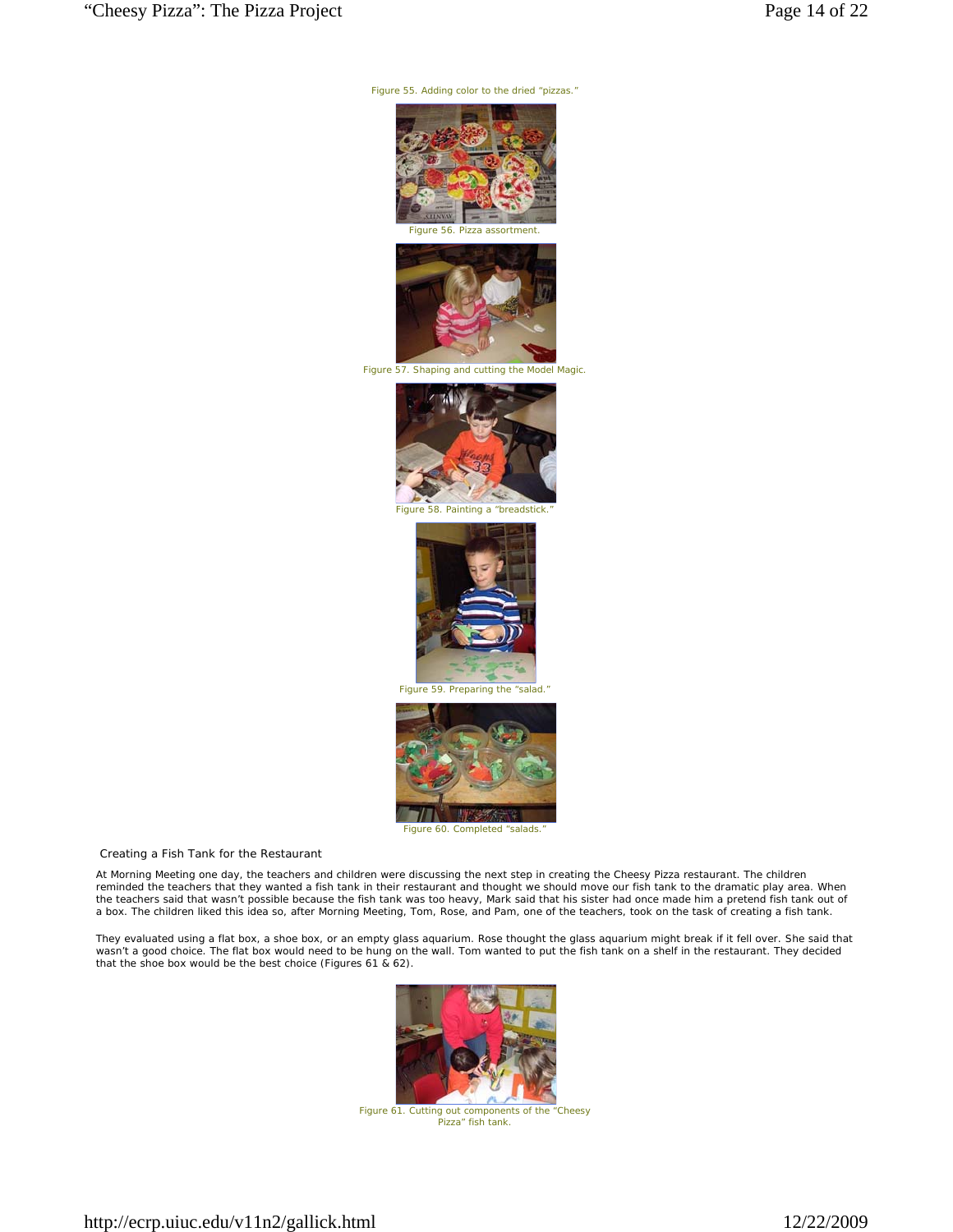

*Figure 62. The completed fish tank.* 

*Rearranging the Dramatic Play Area* 

Saad, Rileigh, Paula, John, and Scott worked with Lisa (teacher) to create the Cheesy Pizza restaurant in the dramatic play area in the classroom.<br>The children looked in cabinets in the dramatic play area and discussed whi



*Figure 63. Searching the cabinets for items for the restaurant.*

The children packed up all items that they thought the restaurant would not need in baskets. They helped move the baskets to storage areas.

Rearranging the furniture came next. The children seemed to have a plan in mind and were busy for a very long time (Figures 64 & 65).



*Figure 64. Moving a table. (The pizza oven is set up in the background.)*



*Figure 65. Setting up the restaurant counter.*

In the end, the restaurant included a kitchen area with the pizza oven, a counter for ordering, a storage area, and an eating area with tables and chairs (Figures 66-69). The kitchen section included the children's pizza oven and a bin of Model Magic pizzas. The counter area included a phone, cash register, calculators, and notepads for writing orders. The storage shelf held the uniforms, salads, cups, and pizza boxes. It would be rearranged many times as the children added more items to their restaurant. The eating area was at the front of the restaurant. The fish tank was placed on a shelf in the eating area.



*Figure 66. Kitchen section of the Cheesy Pizza restaurant, featuring pizza oven and bin of pizzas.*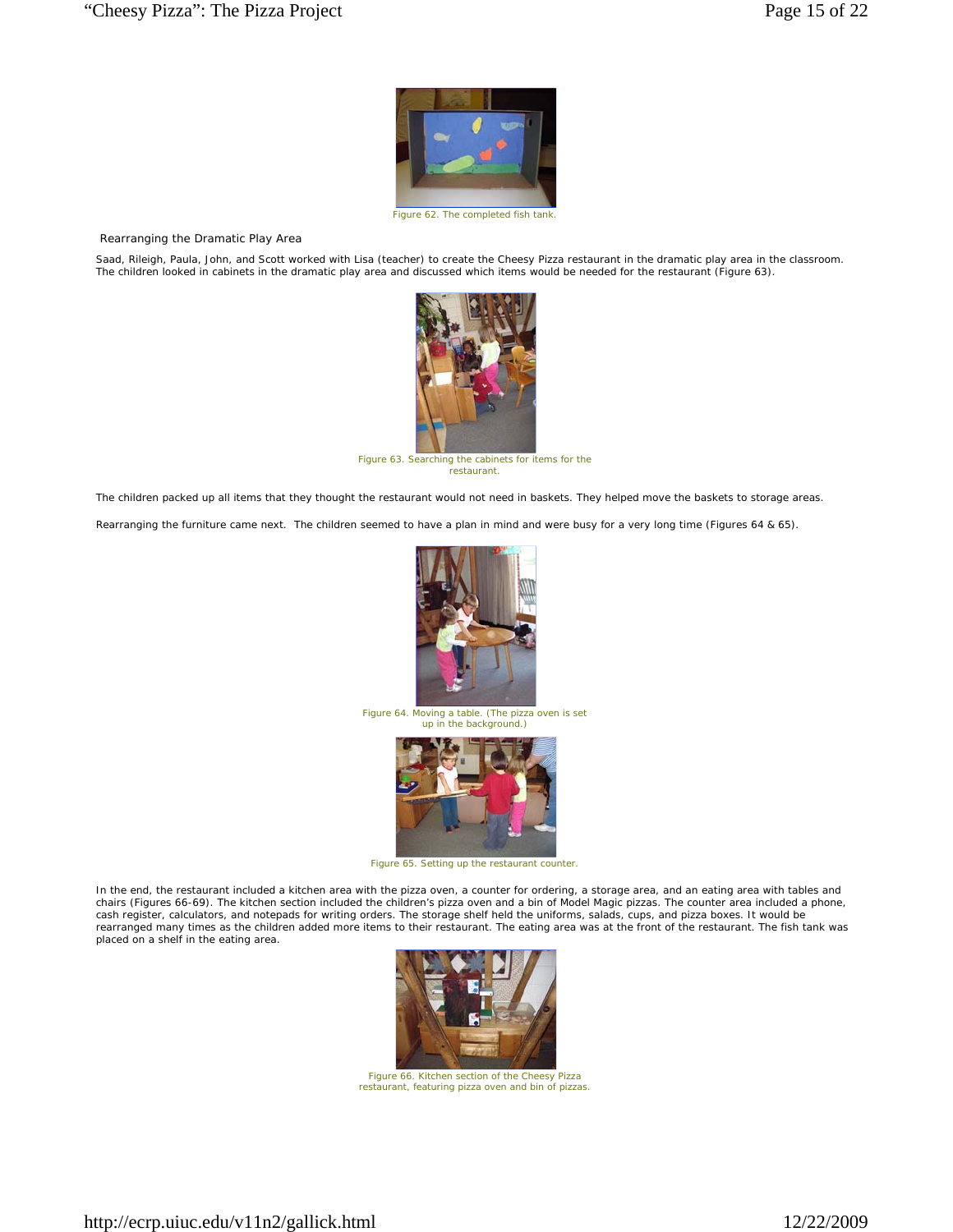

*Figure 69. Restaurant eating area.*

*Creating Cups and Flower Arrangements for the Tables* 

Mark, Rileigh, Andrea, Rose, and Scott helped label and decorate cups for use in the restaurant. They wrote "Cheesy Pizza" and drew pictures on the cups (Figures 70 & 71).



*Figure 70. Rose carefully studying the sample text as she copy writes "Cheesy Pizza" on her cup.*



*Figure 71. Decorating drinking cups for the Cheesy Pizza Restaurant.*

Rose, Luke, Andrea, and Paula made tissue paper flowers to create centerpieces for the Cheesy Pizza restaurant tables (Figures 72 & 73).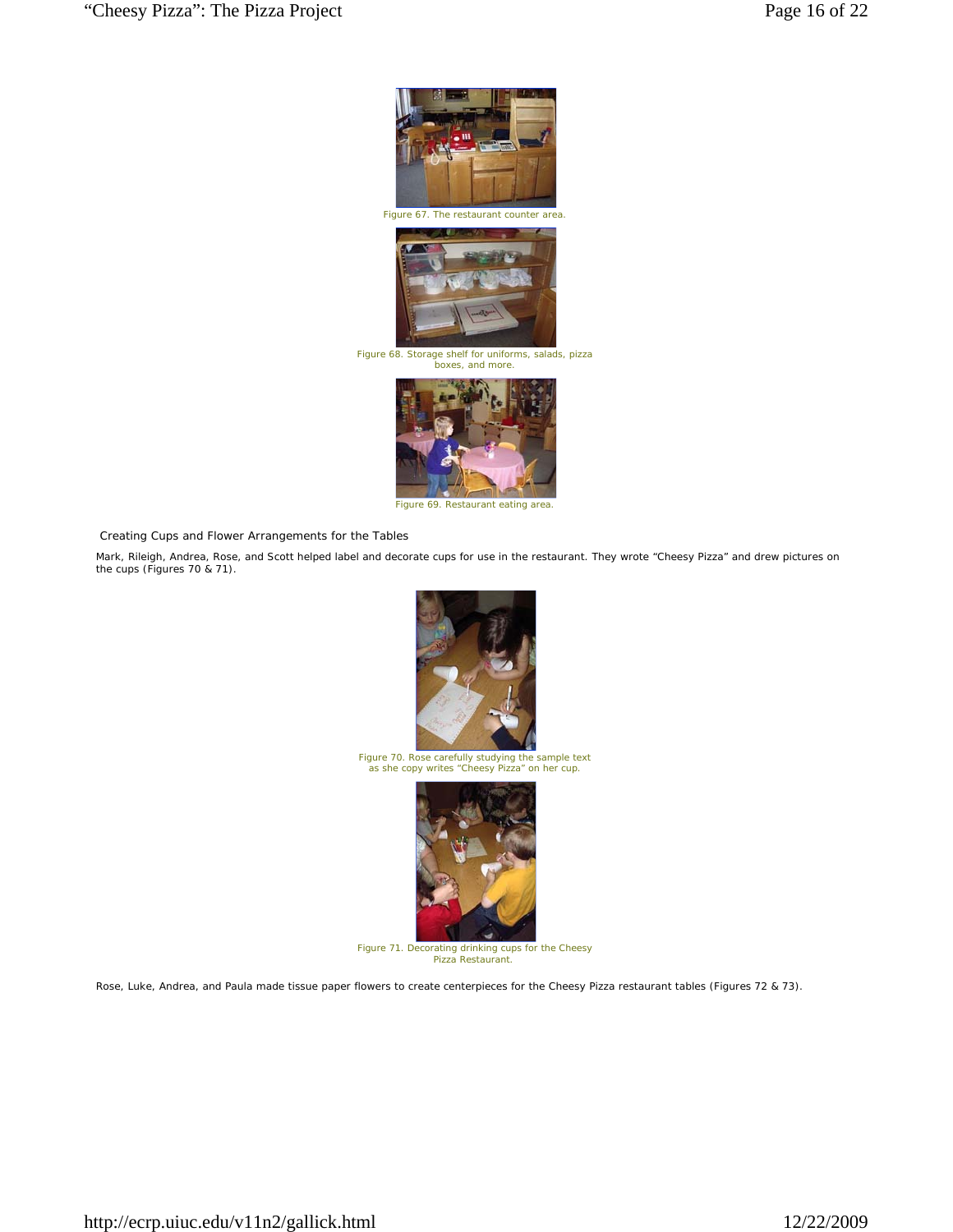

*Figure 72. Using a dowel to poke a hole to hold a flower stem.*



*Figure 73. Working together on centerpieces.*

*Creating a Uniform Chart* 

The children had shown great interest in the uniform chart at Papa John's. This chart showed the proper uniform to wear as well as unacceptable dress for employees. Using photos of Mia and Rileigh posing in "Better" and "Better Not" uniform attire, Rose and Paula helped create a Cheesy Pizza version of the uniform chart (Figures 74-76).



*Figure 75. The original poster showing the restaurant workers' dress code.*



*Figure 76. The children's "Uniform Standards" chart, completed with some adult help.*

# **Cheesy Pizza Restaurant Dramatic Play**

Once the children began using the restaurant for play, they thought of other items that they wanted to create or add to the area. They realized that<br>they needed trays to serve the food to customers. They also asked for clo needed money to buy food. The teachers created a "bank" in a file box located on the big book cart next to the dramatic play area, using pretend money that we already had in our dramatic play kits.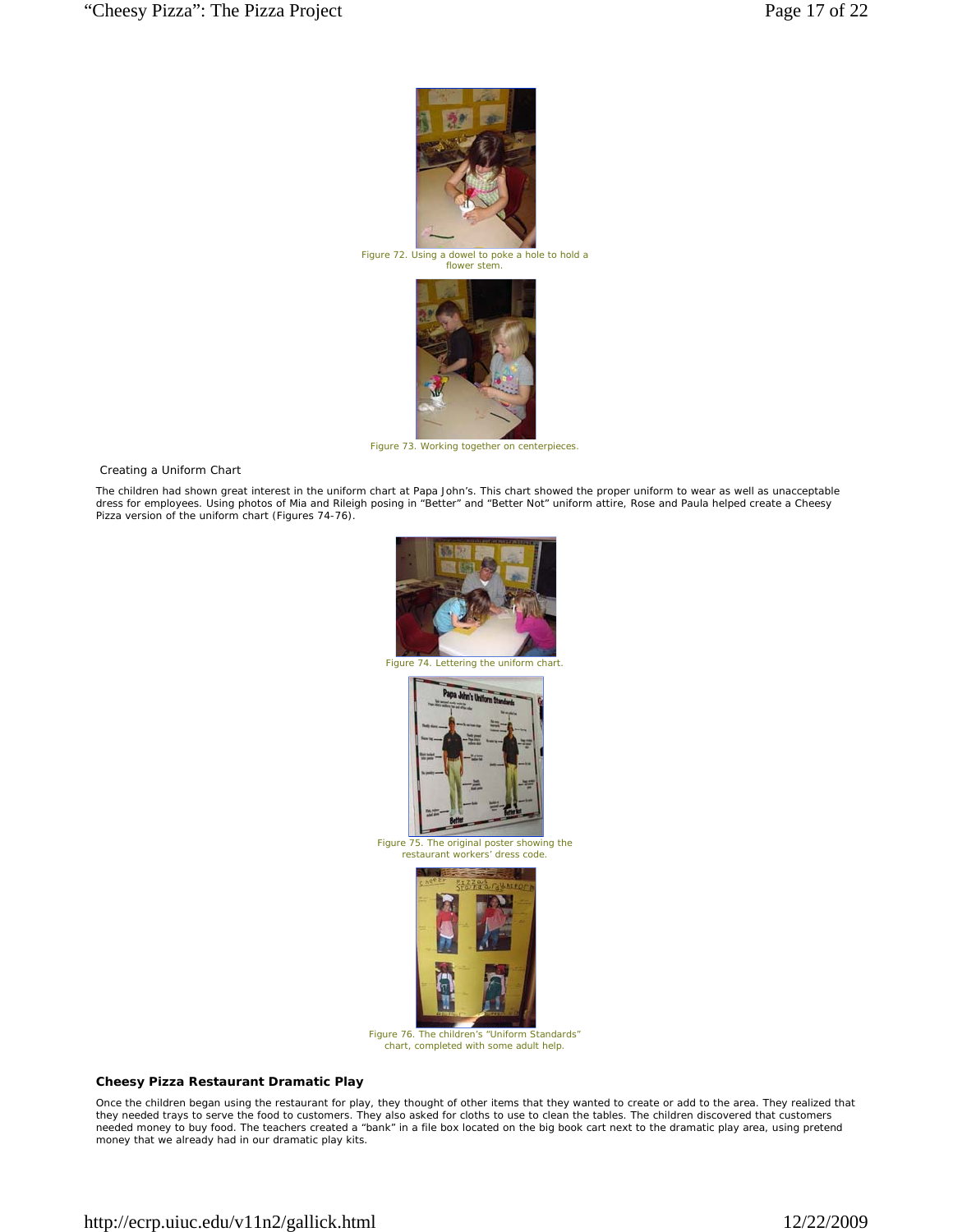Some of the "customers" asked for salad dressing, which the children had not thought to create. Michael stuffed yarn into salad dispenser bottles to<br>create French and Ranch dressing for the salads in the restaurant (Figure dipping sauce for the breadsticks.



*Figure 77. Preparing a "salad dressing" bottle.*

The children happily served each other, teachers, parents, and all the visitors to the classroom who came to see the Cheesy Pizza restaurant (Figures 78-82).



*Figure 78. Cooks using the conveyer belt oven.*



*Figure 79. Serving the guests at Cheesy Pizza.*





*Figure 81. Cheesy Pizza wait staff and customers.*



*Figure 82. Adult customers at Cheesy Pizza.*

The Cheesy Pizza continued to be a popular spot in the classroom. Because of its popularity, Luke decided that the Choice Time Board sign should<br>read "Cheesy Pizza" instead of Dramatic Play. He took on the task of creating attached to the sign. He then asked Barb to find a picture of a pizza for him on the teacher's computer. She printed out one of the drawings made earlier in the project. He cut out the pizza image and attached it to his sign. He punched holes in the sign and hung it on the Choice Time Board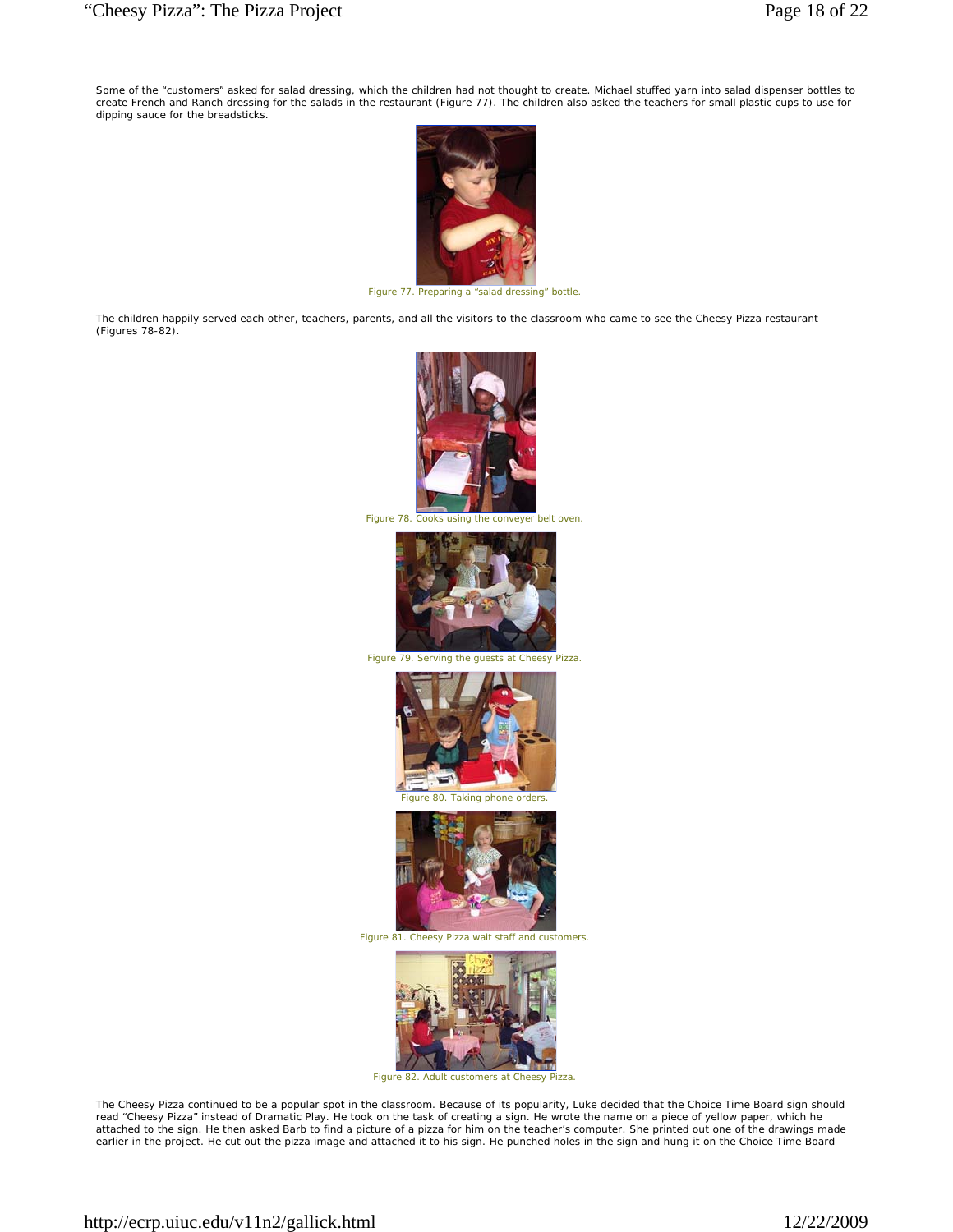(Figures 83 & 84).



*Figure 83. Luke, who decided to make a special Choice Time Board sign.* 



*Figure 84. Luke's sign, created for the Choice Time Board.*

#### **Reflections on Phase 2**

Using our past experiences with fieldwork, we asked the field site experts for visits on two days, which allowed us to divide our class into smaller groups. We felt that this strategy allowed the children to get a closer look at all the equipment and have a more personal relationship with the field expert. The teachers felt that they saw a difference in the amount of knowledge retention and the richness of discussions back in the classroom because of the quality of the field site visits.

As Phase 2 progressed, the teachers were pleased to see all of the children involved in the various representational activities that were taking place in the classroom. As we wrote this article, we realized that every child in our class was involved in some way in Phase 2! In past projects, usually a core group of children has "driven" the project, while the other children may float in and out of representational activities. This project was unique in that different children took the lead in organizing and planning the various representational activities that occurred. Many of the decisions about what to do or how to represent information or ideas were made at Morning Meetings with the whole group discussing, making suggestions, and learning from each other. The teachers observed a large amount of cooperative work, with children of different ages working together. The oldest children were not always the leaders, as is often seen in a mixed-age classroom.

The teachers also were pleasantly surprised by the amount of new vocabulary that we heard as the project developed. The dramatic play that evolved as part of this project was quite rich in terms of social interaction and the verbal exchanges that occurred. As the children worked to represent their knowledge and create items for the pizza restaurant, there were many opportunities for problem solving to occur. After the Cheesy Pizza opened for "business," the children again engaged in problem solving and added a number of items that enriched their play.

### **Phase 3**

Phase 3 often includes a culminating event, collaborative evaluation, further activities related to the topic, discussions around planning a culminating event, setting up displays for parents and other pertinent people to view, and soliciting comments from parents.

Many of the children invited their parents to play with them in the Cheesy Pizza restaurant at morning drop-off or evening pick-up. The teachers felt that many of the families had enjoyed interacting with their children in the restaurant, so an open house type culminating event wasn't necessary.

Instead, the children dictated text for a brochure that described the creation of the Cheesy Pizza restaurant. The teachers planned a family event that included serving dinner of pizza ordered from Papa John's and sharing the brochure that the children had created. The family pizza night took place in our classroom (Figure 85).



*pizza party.*

Sixty-eight people attended the event with 100% family participation! Along with the children, parents, siblings, a few teacher aides, some grandparents, cousins, and aunts also attended the celebration.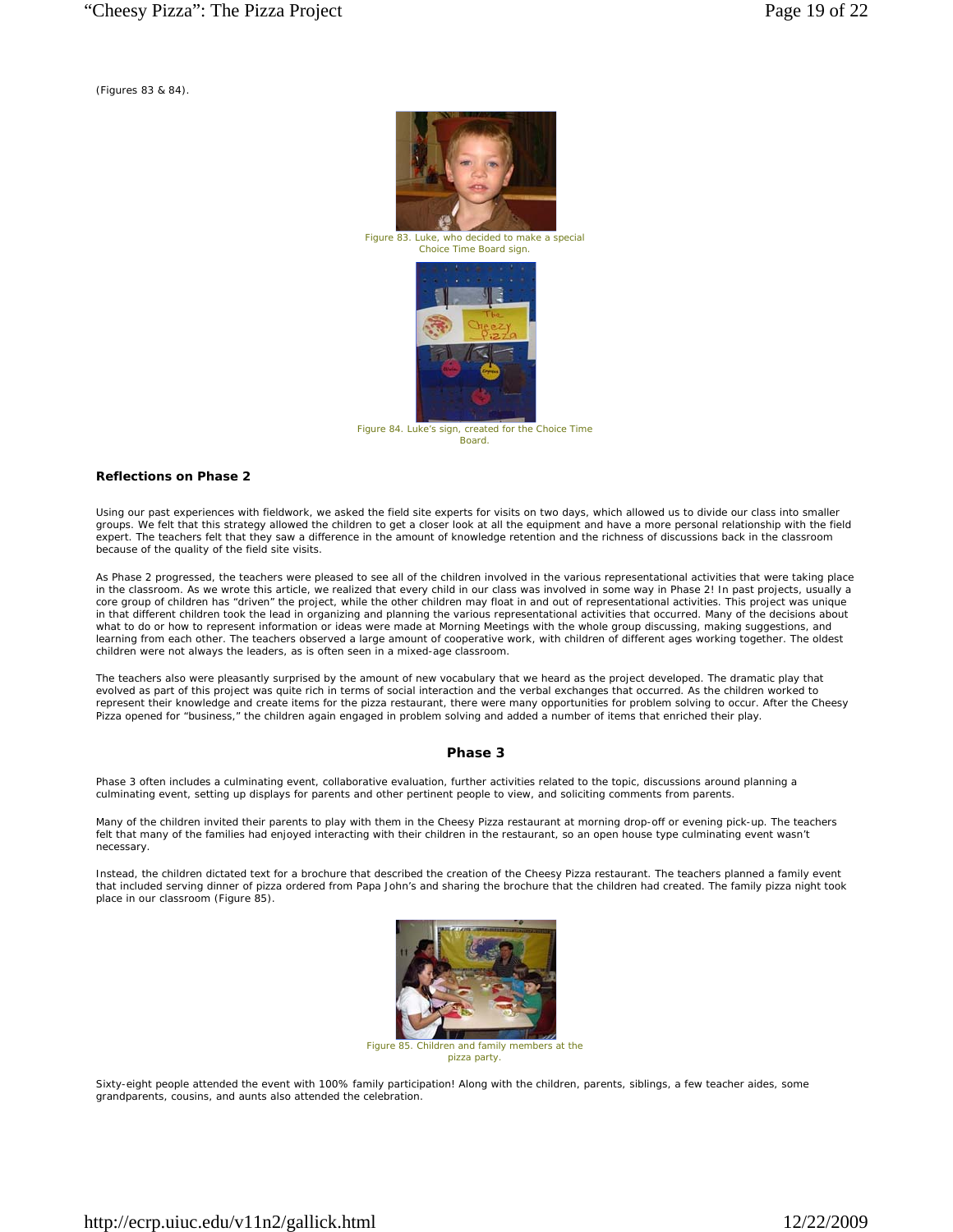|                                                                                                                                                                                                                                                                                                                        | To be in one interest prid front depts.<br><b>Banda da acto fa anno titto co</b><br>To pain a flat but second financial for billion.<br>To all Thomas prices himselvings what your<br>Artist was not believed a source their a fa-<br>where there are no service.<br>lane. Read and lane is to facial facility<br>automore the contributions in the fact.<br>To product you in hit for an increase in them. In-<br>----<br><b>Technical claims in the Theodition Statestical</b><br>a rate/accident<br>To act a particular and fractional by to an incent.<br>by him the state when the private state<br>and cold flow loan has it as for acres |  |
|------------------------------------------------------------------------------------------------------------------------------------------------------------------------------------------------------------------------------------------------------------------------------------------------------------------------|-------------------------------------------------------------------------------------------------------------------------------------------------------------------------------------------------------------------------------------------------------------------------------------------------------------------------------------------------------------------------------------------------------------------------------------------------------------------------------------------------------------------------------------------------------------------------------------------------------------------------------------------------|--|
| To part in face delutions firm the company<br>grant to is advertised to be the<br><b>Professional Professional Professional Professional Professional Professional Professional Professional Professional Professional Professional Professional Professional Professional Professional Professional Professional </b> |                                                                                                                                                                                                                                                                                                                                                                                                                                                                                                                                                                                                                                                 |  |
| and former forms.<br>To design home and construction to the<br><b>Experts description</b>                                                                                                                                                                                                                              |                                                                                                                                                                                                                                                                                                                                                                                                                                                                                                                                                                                                                                                 |  |
| <b>The position of the state and seat form</b><br><b>Service</b><br><b><i><u>State and Address and</u></i></b>                                                                                                                                                                                                         |                                                                                                                                                                                                                                                                                                                                                                                                                                                                                                                                                                                                                                                 |  |
| The probability and for access school.<br>To send I hand you an "heart on" the<br><b><i><u>PAINTENT</u></i></b>                                                                                                                                                                                                        |                                                                                                                                                                                                                                                                                                                                                                                                                                                                                                                                                                                                                                                 |  |
| <b>The main strategy are presented at the co</b><br><b>Design to provide the basics. The Call Inc.</b><br><b>Started MC and in challen and and Starte San</b><br>all police beings.                                                                                                                                    | --<br>Ver.<br><b>Septe</b><br>۔۔۔                                                                                                                                                                                                                                                                                                                                                                                                                                                                                                                                                                                                               |  |

*View the Cheezy Pizza brochure (PDF).*

#### **Reflections on Phase 3**

The teachers were thrilled with the attendance numbers for this event. We had never had 100% family participation in a culminating event for a project. Finding seating for everyone was a challenge, but in the end, it all worked out! The families had a chance to visit, and the teachers felt that everyone enjoyed celebrating with the children.

At the end of each project, the teachers review the Illinois Early Learning Standards and post the benchmarks that were met over the course of the project. We add this list at the end of our project documentation so parents can see how valuable project work is for young children. We found that 73 out of 105 benchmarks were addressed by activities that occurred over the course of the Pizza Project (see the Appendix).

Several months after the culminating activity, the teachers solicited comments from families about the Pizza Project. A number of parents responded. Rileigh's mother recalled that her daughter "loved the pizza project you guys worked so hard on. She felt independent and expressed to me how much more she knew about the pizza process than I did. I really liked how she was taught the complete process from making to selling to serving the pizza. The creativity used was remarkable, and I am very appreciative for the efforts put forth. It is fascinating how something that seems to be so simple can play such a huge part in a child's life and supply so many lessons to learn."

"Ordering a pizza for our family has never been the same since," another parent commented, adding, "Our son, Mark, became very interested in the various sizes of pizzas and how they are measured. He still talks about a "Fiesta Pizza" from a particular pizza establishment being 16 inches and compares the size pizza we are eating to a "Fiesta Pizza." Whenever we visit a pizza restaurant, he analyzes the systems for serving vs. pickup of pizza, payment, and ordering."

One parent reflected that the project had led to a change in home life. "Our son, Tom, absolutely loved the Pizza Project. He especially loved getting to see how pizza was made and then enjoyed being able to replicate the process using the "pizza parlor" that was set up at the ISU Child Care. He showed more interest in how food was prepared after that experience and often tries to help out in the kitchen."

"Saad really enjoyed the pizza project and built friendships in the process," another parent remarked. "The teachers shared daily pictures of the children building the pizza restaurant. Saad helped to collect items for the front counter and even helped carry the tables! I was amazed that a group of 3-, 4- and 5-year-olds could cooperate and perform major tasks on their own initiative. The Pizza Project was another great example of how the ISU Child Care Center teachers nurture children's minds by providing opportunities for them to work as a team and solve problems together."

## **Author Information**

Barb Gallick is a team teacher at Illinois State University Child Care Center. She co-teaches with two other teachers in a mixed-age classroom serving children ages 3 to 6 years old.<br>Barb has a B.S. in elementary education continues to learn about the Project Approach. She has been a member of the organizing team that coordinates the Illinois Project Support Group and is a member of Project Approach Teacher Education Network.

> Barb Gallick Illinois State University Campus Box 5060-Child Care Center Normal, IL 61790-5060 Email: bagalli@ilstu.edu

Lisa Lee is a team teacher at Illinois State University Child Care Center. She co-teaches with two other teachers in a mixed-age classroom serving children ages 3 to 6 years old. Lisa<br>has a B.S. in physical education with Project Approach.

> Lisa Lee Illinois State University Campus Box 5060-Child Care Center Normal, IL 61790-5060 Email: ljlee@ilstu.edu

#### **Appendix**

#### **Early Learning Benchmarks Addressed by the Pizza Project**

Over the course of the Pizza Project, the following Illinois **Early Learning Standard Benchmarks** were met. This project included activities that addressed 73 out of the 105 benchmarks: 13 of 21 Language Arts benchmarks, 17 of 20 Mathematics benchmarks, 8 of 15 Science benchmarks, 8 of 10 Social Science benchmarks, 7 of 14 Physical Development and Health benchmarks, 6 of 10 Fine Arts benchmarks, both Foreign Language benchmarks, and 12 of 13 Social/Emotional Development benchmarks.

#### **Language Arts**

- **1.A.ECa** Understand that pictures and symbols have meaning and that print carries a message.
- **1.A.ECc** Identify labels and signs in the environment.
- **1.A.ECd** Identify some letters, including those in own name.
- **1.A.ECe** Make some letter-sound matches.
- **2.A.EC** Understand that different text forms, such as magazines, notes, lists, letters, and story books, are used for different purposes.
- **3.A.EC** Use scribbles, approximations of letters, or known letters to represent written language.

**3.B.EC** Dictate stories and experiences.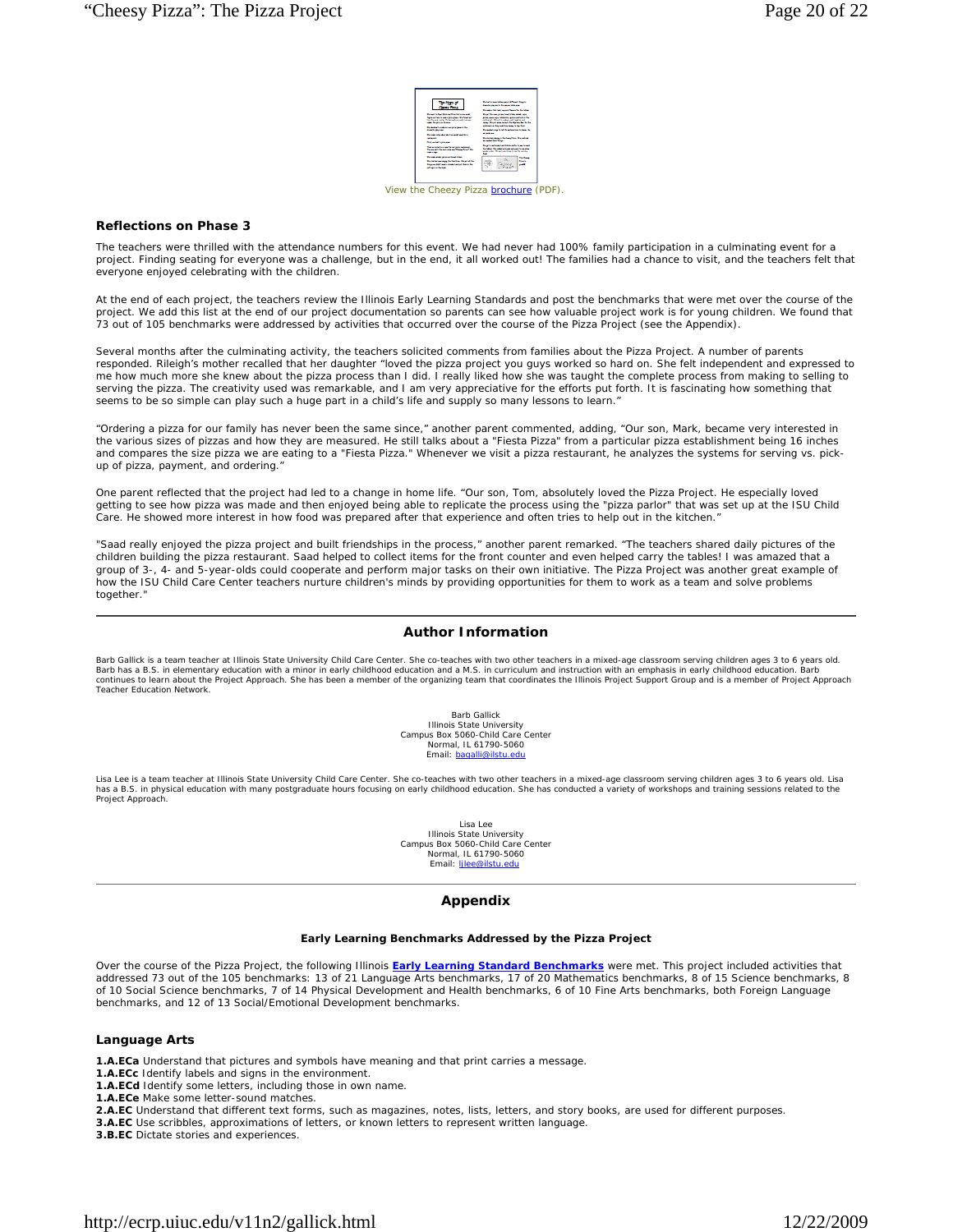- **3.C.EC** Use drawing and writing skills to convey meaning and information.
- **4.A.EC** Listen with understanding and respond to directions and conversations.
- **4.B.EC** Communicate needs, ideas, and thoughts.
- **5.A.EC** Seek answers to questions through active exploration.
- **5.B.EC** Relate prior knowledge to new information.
- **5.C.EC** Communicate information with others.

# **Mathematics**

- **6.A.ECa** Use concepts that include number recognition, counting, and one-to-one correspondence.
- **6.A.ECb** Count with understanding and recognize "how many" in sets of objects.
- **6.B.EC** Solve simple mathematical problems.
- **6.C.ECa** Explore quantity and number.
- **6.C.ECb** Connect numbers to quantities they represent using physical models and representations.
- **6.D.EC** Make comparisons of quantities.
- **7.A.ECa** Demonstrate a beginning understanding of measurement using non-standard units and measurement words.
- **7.A.ECb** Construct a sense of time through participation in daily activities.
- **7.B.EC** Show understanding of and use comparative words.
- **7.C.EC** Incorporate estimating and measuring activities into play.
- **8.A.EC** Sort and classify objects by a variety of properties. **8.B.ECb** Begin to order objects in series or rows.
- **8.C.EC** Participate in situations that involve addition and subtraction using manipulatives.
- **9.A.EC** Recognize geometric shapes and structures in the environment.
- **9.B.EC** Find and name locations with simple words, such as "near."
- **10.A.ECa** Represent data using concrete objects, pictures, and graphs.
- **10.B.EC** Gather data about themselves and their surroundings.

#### **Science**

- **11.A.ECa** Use senses to explore and observe materials and natural phenomena.
- **11.A.ECb** Collect, describe, and record information.
- **11.B.ECb** Become familiar with the use of devices incorporating technology.
- **12.C.EC** Make comparisons among objects that have been observed.
- **12.E.ECb** Participate in recycling in their environment.
- **13.A.EC** Begin to understand basic safety practices.
- **13.B.ECa** Express wonder and ask questions about their world.
- **13.B.ECb** Begin to be aware of technology and how it affects their lives.

# **Social Science**

- 14.A.EC Recognize the reasons for rules.
- **14.C.EC** Participate in voting as a way of making choices.
- **14.D.EC** Develop an awareness of roles of leaders in their environment.
- **15.A.EC** Identify community workers and the services they provide.
- **15.D.EC** Begin to understand the use of trade to obtain goods and services.
- **16.A.EC** Recall information about the immediate past.
- **17.A.ECa** Locate objects and places in familiar environments.
- **17.A.ECb** Express beginning geographic thinking.

## **Physical Development and Health**

- **19.A.ECa** Engage in active play using gross motor skills.
- **19.A.ECb** Engage in active play using fine motor skills.
- **19.B.EC** Coordinate movements to perform complex tasks.
- **22.A.EC** Participate in simple practices that promote healthy living and prevent illness.
- **24.A.ECa** Use appropriate communication skills when expressing needs, wants, and feelings. **24.A.ECb** Use socially acceptable ways to resolve conflict.
- **24.C.EC** Participate in activities to learn to avoid dangerous situations.

## **Fine Arts**

- **25.A.ECb** Drama: Investigate the elements of drama.
- **25.A.ECd** Visual Arts: Investigate the elements of visual arts.
- **25.B.EC** Describe or respond to their own creative work or the creative work of others.
- **26.A.ECb** Drama: Participate in drama activities.
- **26.A.ECd** Visual Arts: Participate in the visual arts.
- **26.B.EC** Use creative arts as an avenue for self-expression.

# **Foreign Language**

**28.A.EC** Maintain the native language for use in a variety of purposes. **30.A.EC** Use and maintain the native language in order to build upon and develop transferable language and literacy skills.

## **Social/Emotional Development**

- **31.A.ECb** Exhibit eagerness and curiosity as a learner.
- **31.A.ECc** Exhibit persistence and creativity in seeking solutions to problems.
- **31.A.ECd** Show some initiative and independence in actions.
- **31.A.ECe** Use appropriate communication skills when expressing needs, wants, and feelings.
- **32.A.ECa** Begin to understand and follow rules.
- **32.A.ECb** Manage transitions and begin to adapt to change in routines.